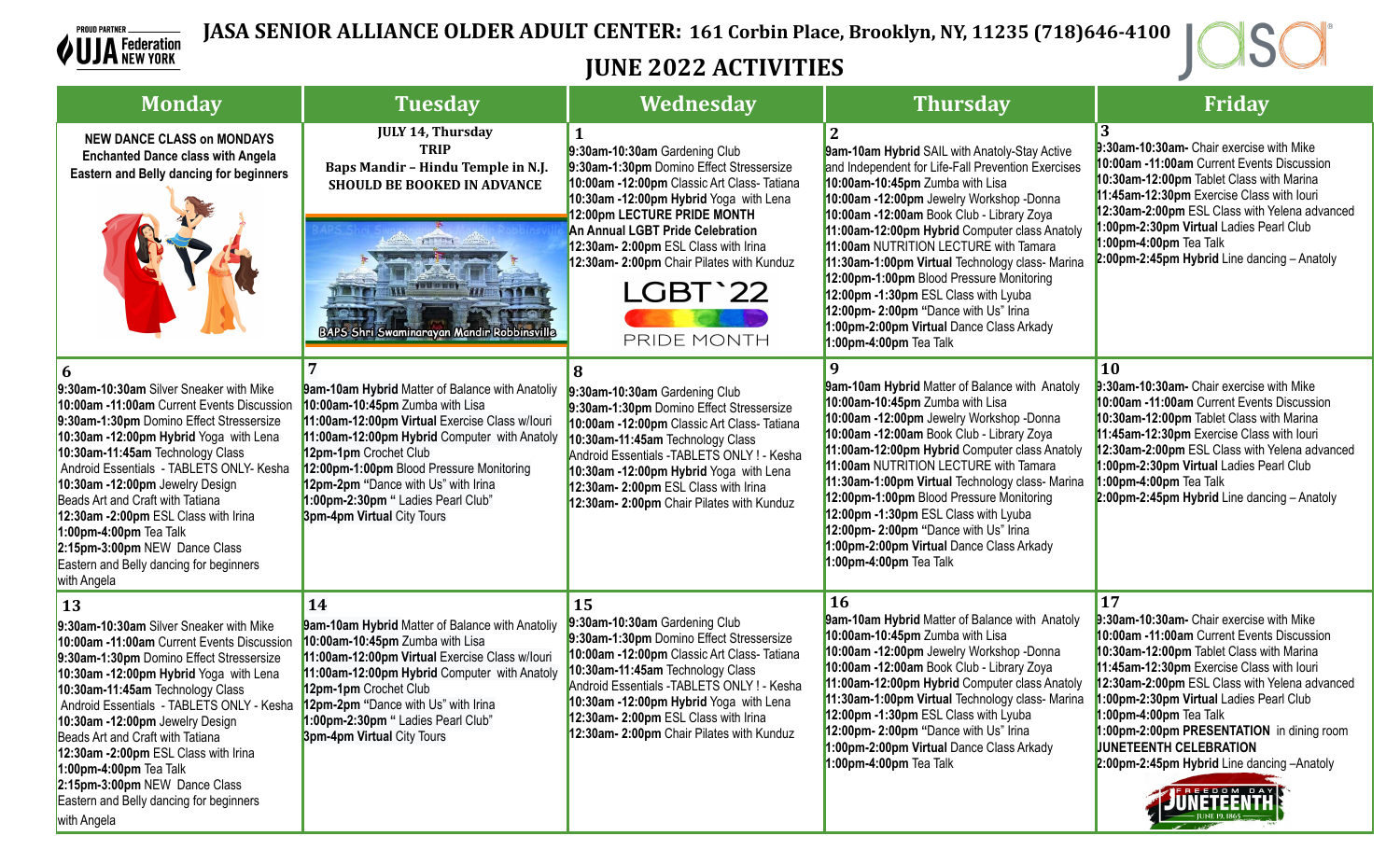

## **JASA SENIOR ALLIANCE OLDER ADULT CENTER: 161 Corbin Place, Brooklyn, NY, 11235 (718)646-4100 JUNE 2022 ACTIVITIES**



| <b>Monday</b>                                                                                                                                                                                                                                                                                                                                                                                                                                                                                                                                      | <b>Tuesday</b>                                                                                                                                                                                                                                                                                                                                                                                                                                                                                                                   | Wednesday                                                                                                                                                                                                                                                                                                                                        | <b>Thursday</b>                                                                                                                                                                                                                                                                                                                                                                                                                                                                         | Friday                                                                                                                                                                                                                                                                                                                                                    |
|----------------------------------------------------------------------------------------------------------------------------------------------------------------------------------------------------------------------------------------------------------------------------------------------------------------------------------------------------------------------------------------------------------------------------------------------------------------------------------------------------------------------------------------------------|----------------------------------------------------------------------------------------------------------------------------------------------------------------------------------------------------------------------------------------------------------------------------------------------------------------------------------------------------------------------------------------------------------------------------------------------------------------------------------------------------------------------------------|--------------------------------------------------------------------------------------------------------------------------------------------------------------------------------------------------------------------------------------------------------------------------------------------------------------------------------------------------|-----------------------------------------------------------------------------------------------------------------------------------------------------------------------------------------------------------------------------------------------------------------------------------------------------------------------------------------------------------------------------------------------------------------------------------------------------------------------------------------|-----------------------------------------------------------------------------------------------------------------------------------------------------------------------------------------------------------------------------------------------------------------------------------------------------------------------------------------------------------|
| 20<br><b>JUNETEENTH CELEBRATION</b><br><b>CENTER IS CLOSED</b><br><b>NETEENTH</b><br><b>FREEDOM DAY</b>                                                                                                                                                                                                                                                                                                                                                                                                                                            | 21<br>9am-10am Hybrid Matter of Balance with Anatoliy<br>10:00am-10:45pm Zumba with Lisa<br>11:00am-12:00pm Virtual Exercise Class w/louri<br>11:00am-12:00pm Hybrid Computer with Anatoly<br>12pm-1pm Crochet Club<br>12:00pm-1:00pm Blood Pressure Monitoring<br>12pm-2pm "Dance with Us" with Irina<br>1:00pm-2:30pm " Ladies Pearl Club"<br>3pm-4pm Virtual City Tours                                                                                                                                                       | 22<br>:30am-10:30am Gardening Club<br>9:30am-1:30pm Domino Effect Stressersize<br>10:00am -12:00pm Classic Art Class- Tatiana<br>10:30am-11:45am Technology Class<br>Android Essentials - TABLETS ONLY ! - Kesha<br>10:30am -12:00pm Hybrid Yoga with Lena<br>12:30am- 2:00pm ESL Class with Irina<br>12:30am- 2:00pm Chair Pilates with Kunduz  | 23<br>9am-10am Hybrid Matter of Balance with Anatoly<br>10:00am-10:45pm Zumba with Lisa<br>10:00am -12:00pm Jewelry Workshop -Donna<br>10:00am -12:00am Book Club - Library Zoya<br>11:00am-12:00pm Hybrid Computer class Anatoly<br>11:30am-1:00pm Virtual Technology class- Marina<br>12:00pm-1:00pm Blood Pressure Monitoring<br>12:00pm -1:30pm ESL Class with Lyuba<br>12:00pm- 2:00pm "Dance with Us" Irina<br>1:00pm-2:00pm Virtual Dance Class Arkady<br>1:00pm-4:00pm Tea Talk | 24<br>9:30am-10:30am- Chair exercise with Mike<br>10:00am -11:00am Current Events Discussion<br>10:30am-12:00pm Tablet Class with Marina<br>11:45am-12:30pm Exercise Class with louri<br>12:30am-2:00pm ESL Class with Yelena advanced<br>1:00pm-2:30pm Virtual Ladies Pearl Club<br>1:00pm-4:00pm Tea Talk<br>2:00pm-2:45pm Hybrid Line dancing -Anatoly |
| 27<br>9:30am-10:30am Silver Sneaker with Mike<br>10:00am -11:00am Current Events Discussion<br>9:30am-1:30pm Domino Effect Stressersize<br>10:30am -12:00pm Hybrid Yoga with Lena<br>10:30am-11:45am Technology Class<br>Android Essentials - TABLETS ONLY - Kesha<br>10:30am -12:00pm Jewelry Design<br>Beads Art and Craft with Tatiana<br>11:00am NUTRITION LECTURE with Tamara<br>12:30am -2:00pm ESL Class with Irina<br>$1:00$ pm-4:00pm Tea Talk<br>2:15pm-3:00pm NEW Dance Class<br>Eastern and Belly dancing for beginners<br>with Angela | 28<br>9am-10am Hybrid Matter of Balance with Anatoliy<br>10:00am-10:45pm Zumba with Lisa<br>11:00am-12:00pm Virtual Exercise Class w/louri<br>11:00am-12:00pm Hybrid Computer with Anatoly<br>12pm-1pm Crochet Club<br>12:00pm-1:00pm Blood Pressure Monitoring<br>12pm-2pm "Dance with Us" with Irina<br>1:00pm-2:30pm " Ladies Pearl Club"<br><b>3pm-4pm Virtual City Tours</b><br>10:00am "SU CASA"<br>DANCE CONCERT<br><b>FREE ENTRANCE</b><br><b>Brighton Ballet Theater</b><br><b>HE SCHOOL OF RUSSIAN AMERICAN BALLET</b> | 29<br>9:30am-10:30am Gardening Club<br>9:30am-1:30pm Domino Effect Stressersize<br>10:00am -12:00pm Classic Art Class- Tatiana<br>10:30am-11:45am Technology Class<br>Android Essentials - TABLETS ONLY ! - Kesha<br>10:30am -12:00pm Hybrid Yoga with Lena<br>12:30am- 2:00pm ESL Class with Irina<br>12:30am- 2:00pm Chair Pilates with Kunduz | 30<br>9am-10am Hybrid Matter of Balance with Anatoly<br>10:00am-10:45pm Zumba with Lisa<br>10:00am -12:00pm JEWELRY ART SHOW<br>10:00am -12:00am Book Club - Library Zoya<br>11:00am-12:00pm Hybrid Computer class Anatoly<br>11:30am-1:00pm Virtual Technology class- Marina<br>12:00pm-1:00pm Blood Pressure Monitoring<br>12:00pm -1:30pm ESL Class with Lyuba<br>12:00pm- 2:00pm "Dance with Us" Irina<br>1:00pm-2:00pm Virtual Dance Class Arkady<br>1:00pm-4:00pm Tea Talk        | <i>*Calendar is subject to</i><br>$change^*$                                                                                                                                                                                                                                                                                                              |

**Programs funded in part by:**

**Councilwoman Inna Vernikov**

**Assemblyman Steven Cymbrowitz**